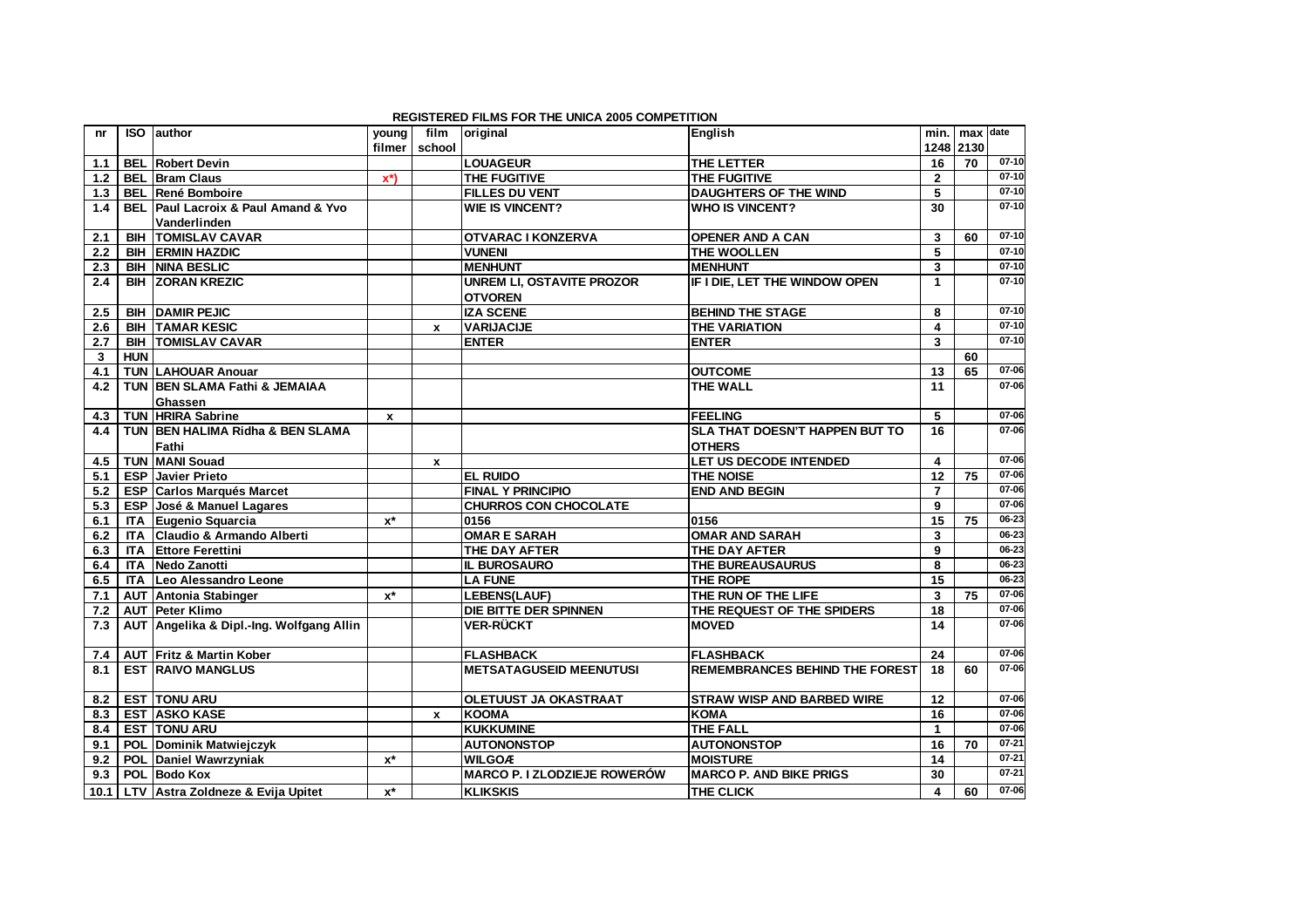|      |            |                                               |                    |                    | <b>REGISTERED FILMS FOR THE UNICA 2005 COMPETITION</b> |                                |              |           |           |
|------|------------|-----------------------------------------------|--------------------|--------------------|--------------------------------------------------------|--------------------------------|--------------|-----------|-----------|
| nr   | <b>ISO</b> | lauthor                                       | young              | film               | original                                               | English                        | min. I       | max       | date      |
|      |            |                                               | filmer             | school             |                                                        |                                |              | 1248 2130 |           |
| 10.2 |            | LTV Liga Nestere & Olga Razinova & Inga       | $\mathbf{x}$       |                    | <b>MANA MAJA - IELA</b>                                | IMY HOME - STREET              | 8            |           | 07-06     |
|      |            | Nestere & Olga Fatejeva                       |                    |                    |                                                        |                                |              |           |           |
| 10.3 |            | <b>LTV Stanislavs Zolners</b>                 |                    |                    | <b>NOSLEPUMAINIE CELOTAJI</b>                          | <b>MYSTERIOUS TRAVELLERS</b>   | 10           |           | 07-06     |
| 10.4 |            | LTV Uldis Lapins                              |                    |                    | PIE VISA VAINIES PURINA KINITIS                        | THE CINEMA WAS TO BLAME FOR IT | 11           |           | $07 - 06$ |
|      |            |                                               |                    |                    |                                                        |                                |              |           |           |
| 10.5 | <b>LTV</b> | Laila Stelmacenova & Solvita Tabore           | $\mathbf{x}$       |                    | <b>BERNU KRUSTA GAJIENS</b>                            | <b>CHILDREN CRUSADE</b>        | 10           |           | 07-06     |
|      |            | & Guna Vasiljeva & Martins Vitols             |                    |                    |                                                        |                                |              |           |           |
|      |            |                                               |                    |                    |                                                        |                                |              |           |           |
|      |            | 11.1 SWE Erike & Elin Kamlert                 |                    |                    | <b>LÄMNINGAR</b>                                       |                                | 10           | 70        | $07-10$   |
|      |            | 11.2 SWE Alexandra Arcari Gimdal & Mia        |                    |                    | <b>EN KILLE SOM JAG</b>                                | <b>BEING A BOY</b>             | 10           |           | $07-10$   |
|      |            | Olsson                                        |                    |                    |                                                        |                                |              |           |           |
| 11.3 |            | <b>SWE Marta Dauliute</b>                     | $\mathbf{x}$       | x                  | <b>SMEKNINGEN</b>                                      |                                | 3            |           | $07 - 10$ |
|      |            | 11.4 SWE Magnus Gillberg                      |                    | x                  | <b>OPERATIONEN</b>                                     |                                | 3            |           | $07-10$   |
|      |            | 11.5 SWE Kajsa Palsson                        | $\mathbf{x}$       | $\pmb{\mathsf{x}}$ | <b>JULTIDNINGAR</b>                                    |                                | 6            |           | $07-10$   |
|      |            | 11.6   SWE Simon Gunnarsson & Gustav Tegby    | $\mathbf{x}$       | $\mathbf{x}$       | <b>JÄMNA PLAGOR</b>                                    | <b>LIFE IS SWEET</b>           | 18           |           | $07-10$   |
|      |            |                                               |                    |                    |                                                        |                                |              |           |           |
| 12.1 |            | HRV MATIJA DEBELJUH                           |                    | $\mathbf{x}$       | <b>LA CANTINA DI FERRO</b>                             | <b>LA CANTINA DI FERRO</b>     | 12           | 75        | 07-06     |
| 12.2 |            | <b>HRV MARIO PAPIA</b>                        |                    |                    | <b>PRIJE KIŠE</b>                                      | <b>BEFORE THE RAIN</b>         | 9            |           | $07 - 06$ |
|      |            | 12.3 HRV PETAR OREŠKOVIA                      |                    | x                  | <b>BUKET</b>                                           | <b>BOUQUET</b>                 | 13           |           | $07 - 06$ |
| 12.4 |            | <b>HRV SUNÈICA FRADELIA</b>                   |                    |                    | <b>ELLIPSE</b>                                         | <b>ELLIPSE</b>                 | 9            |           | 07-06     |
| 13.1 |            | SVK Mgr. Michal Vrbòák                        |                    |                    | <b>REFINITY</b>                                        | <b>REFINITY</b>                | 3            | 60        | $07 - 06$ |
| 13.2 |            | SVK Jana Nemèeková                            | $x^*$              |                    | 18 - OSEMNÁS•                                          | 18 - EIGHTEEN                  | 11           |           | $07 - 06$ |
| 13.3 |            | <b>SVK Martin Hanschild</b>                   |                    |                    | <b>BESAME MUCHO</b>                                    | <b>BESAME MUCHO</b>            | 16           |           | $07 - 06$ |
|      |            | 13.4 SVK Marián Tutoky                        |                    | x                  | <b>KOHÚTIK JARABÝ</b>                                  | <b>LITTLE COCK</b>             | 10           |           | 07-06     |
| 14.1 |            | <b>ARG</b> Ariel Nahon                        | $x^*$              | $\mathbf{x}$       | <b>APARTE DE MARIA</b>                                 | <b>ABOUT MARY</b>              | 10           | 75        | $07 - 17$ |
|      |            | 14.2 ARG Simón Farnco                         |                    |                    | <b>TIEMPO MODERNOS</b>                                 | <b>NEW MODES</b>               | 12           |           | $07 - 17$ |
|      |            | 14.3 ARG Juan Damián Chechile                 |                    | $\mathbf{x}$       | <b>LA MENTIRA</b>                                      | <b>THE LIE</b>                 | 9            |           | $07-17$   |
| 14.4 |            | ARG Gustavo Taretto                           |                    |                    | <b>MEDIANERAS</b>                                      | <b>BETWEEN WALLS</b>           | 28           |           | $07-17$   |
| 15.1 |            | <b>CZE Petr Kráva Ledvina</b>                 |                    |                    | P.E.Z.                                                 | P.E.Z.                         | 20           | 60        | $07 - 06$ |
| 15.2 |            | <b>CZE</b> Petr Baran                         |                    |                    | <b>SOLOVKY – SVATÁ ZEMÍ</b>                            | <b>SOLOVKY - THE HOLY LAND</b> | 18           |           | $07 - 06$ |
|      |            | 15.3 CZE Vít Karas                            |                    | x                  | POUTA NEJSILNÌ JŠÍ                                     | THE MOST SOLID HANDCUFFS       | 8            |           | $07 - 06$ |
| 15.4 |            | <b>CZE</b> Jaroslav Nykl                      |                    |                    | <b>SEN</b>                                             | <b>THE DREAM</b>               | 3            |           | $07 - 06$ |
| 16.1 |            | UKR Studio "Fast Mouse" - Yuriy &             |                    |                    | ???????????? ????                                      | <b>ORANGE SNOW</b>             | 5            | 65        | $07 - 22$ |
|      |            | Svitlana Ivanov & Olena Zelenska              |                    |                    |                                                        |                                |              |           |           |
|      |            |                                               |                    |                    |                                                        |                                |              |           |           |
|      |            | 16.2 UKR Children's cartoon studio "KROK" -   | $\pmb{\mathsf{x}}$ |                    | ?????? ???? ?????                                      | THE LARGE HUNT                 | $\mathbf{3}$ |           | $07 - 22$ |
|      |            | Andriy Pavlov & Dasha Dykhanovska             |                    |                    |                                                        |                                |              |           |           |
|      |            | &Oleksiy Voznyuk                              |                    |                    |                                                        |                                |              |           |           |
|      |            |                                               |                    |                    |                                                        |                                |              |           |           |
|      |            | 16.3   UKR Children's cartoon studio "KROK" - | $\mathbf{x}$       |                    | ???????? ????? ?                                       | <b>SECRET OF SISYPHUS</b>      | 6            |           | $07 - 22$ |
|      |            | Pavlo Lyubimov & Andriy Pavlov &              |                    |                    |                                                        |                                |              |           |           |
|      |            |                                               |                    |                    |                                                        |                                |              |           |           |
|      |            | Olya Mazina & Dasha Dykhanovska               |                    |                    |                                                        |                                |              |           |           |
|      |            | &Oleksiy Voznyuk                              |                    |                    |                                                        |                                |              |           |           |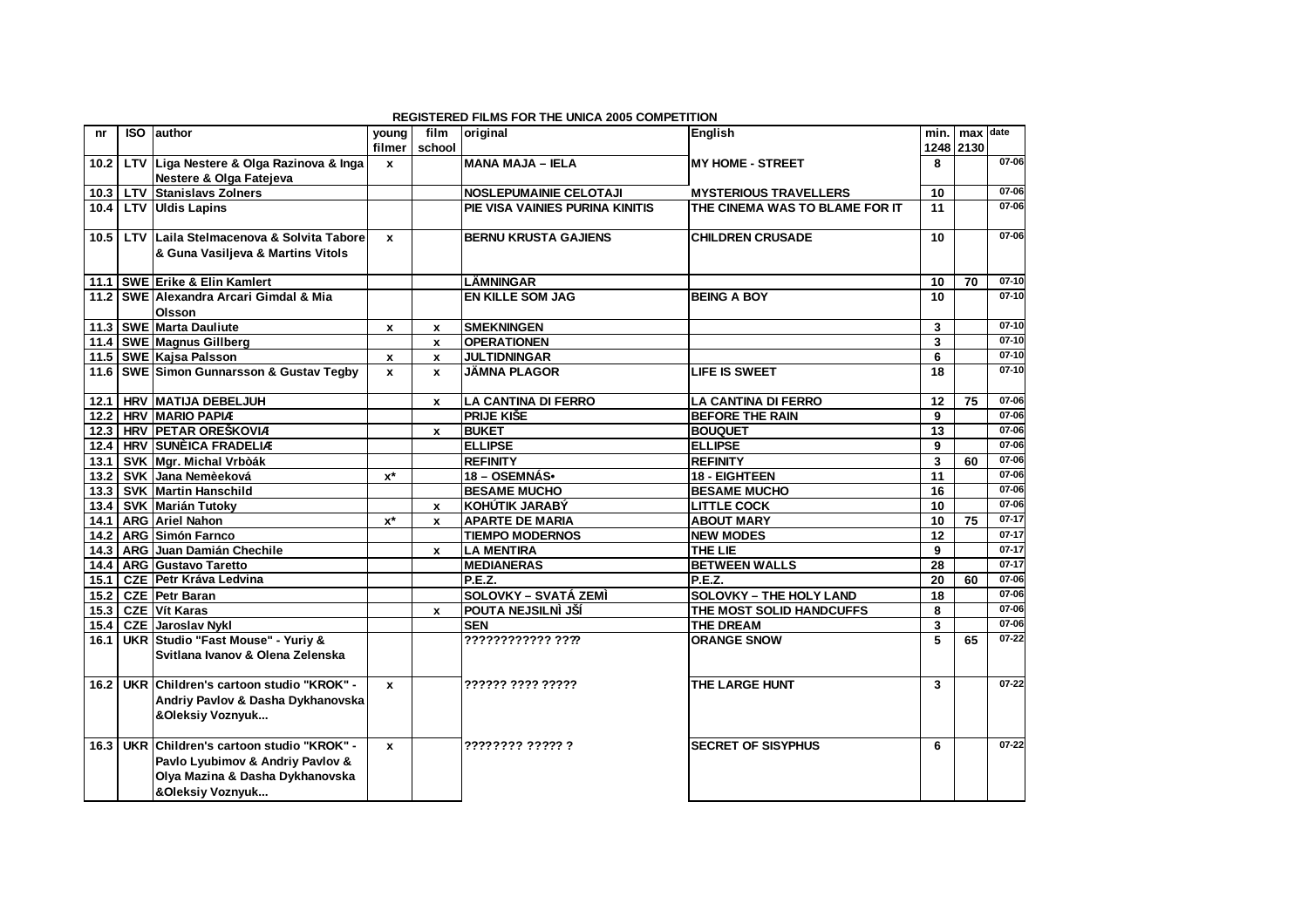|      |            |                                          |                    |              | <b>REGISTERED FILMS FOR THE UNICA 2005 COMPETITION</b> |                                        |                 |     |           |
|------|------------|------------------------------------------|--------------------|--------------|--------------------------------------------------------|----------------------------------------|-----------------|-----|-----------|
| nr   | <b>ISO</b> | author                                   | young              | film         | original                                               | <b>Enalish</b>                         | min.            | max | date      |
|      |            |                                          | filmer             | school       |                                                        |                                        | 1248 2130       |     |           |
| 17.1 |            | <b>NLD Vladimir Murtin</b>               |                    |              | <b>SCHWARZENBERG</b>                                   | <b>SCHWARZENBERG</b>                   | 8               |     |           |
| 17.2 |            | NLD Cineastengroep Maaskant              |                    |              | <b>MIJNE VRIENDEN</b>                                  | <b>MY DEAR FRIENDS</b>                 | 25              |     |           |
| 17.3 |            | <b>NLD Ton Reekers</b>                   |                    |              | DE KOMISCHE TREURNIS VAN TEUN                          | THE COMICAL SADNESS OF TEUN            | 11              |     |           |
|      |            |                                          |                    |              | <b>HOCKS</b>                                           | <b>HOCKS</b>                           |                 |     |           |
| 17.4 | <b>NLD</b> | Vladimir Murtin & André van der          |                    |              | <b>DE TERUGKEER</b>                                    | THE RETRIEVAL                          | 12              | 75  |           |
|      |            | <b>Hout</b>                              |                    |              |                                                        |                                        |                 |     |           |
| 18.1 |            | LIE Karin & Bernhard Hausberger          |                    |              | <b>LA BATTAGLIA DELLE ARANCE</b>                       | THE BATTLE OF ORANGES                  | 17              | 70  | 07-06     |
| 18.2 |            | LIE Ralf Klossner                        |                    |              | <b>IL VENDITORE AMBULANTE</b>                          | <b>DER HAUSIERER</b>                   | 38              |     | $07 - 06$ |
| 19.1 |            | FIN Henry Korpilinna                     |                    |              | <b>NAAMIOPAKKO</b>                                     | <b>MASK IS NECESSARY</b>               | $\overline{7}$  | 60  | $07 - 20$ |
| 19.2 |            | FIN Heikki Mäntylä                       |                    |              | <b>OPPITUNTI</b>                                       | <b>A LESSON</b>                        | 5               |     | $07 - 20$ |
| 19.3 |            | FIN Sakari Luhtala                       |                    | $\mathbf{x}$ | <b>TYÖPÄIVÄ</b>                                        | <b>FIRST DAY AT WORK</b>               | 18              |     | $07 - 20$ |
| 19.4 |            | FIN Heikki Jokiniemi                     |                    |              | <b>GUKSI</b>                                           | <b>GUKSI</b>                           | $\overline{15}$ |     | $07 - 20$ |
| 20.1 |            | <b>GBR</b> Angus ALLAN                   |                    |              | <b>PINSTRIPE</b>                                       | <b>PINSTRIPE</b>                       | 5               | 65  | $06 - 30$ |
| 20.2 |            | <b>GBR Spring Park CVS</b>               |                    |              | <b>FLAT OUT</b>                                        | <b>FLAT OUT</b>                        | 8               |     | 06-30     |
| 20.3 |            | <b>GBR Terry &amp; Debbie MENDOSA</b>    |                    |              | <b>UNLOCKING YOUNG MINDS</b>                           | <b>UNLOCKING YOUNG MINDS</b>           | 11              |     | $06 - 30$ |
| 20.4 |            | <b>GBR Barry LOCKWOOD</b>                |                    |              | <b>WOULD YOU RATHER WATCH THE</b>                      | <b>WOULD YOU RATHER WATCH THE</b>      | 4               |     | $06 - 30$ |
|      |            |                                          |                    |              | <b>FIREWORKS?</b>                                      | <b>FIREWORKS?</b>                      |                 |     |           |
| 20.5 |            | <b>GBR Peter &amp; Richard ROUILLARD</b> |                    |              | <b>ENDINGS</b>                                         | <b>ENDINGS</b>                         | 9               |     | 06-30     |
| 20.6 |            | <b>GBR Christopher DAVID</b>             |                    |              | 225                                                    | 225                                    | 5               |     | 06-30     |
| 21.1 |            | <b>CHE HEINZ GERBER</b>                  |                    |              | <b>MARKUS, EIN LEBEN FÜR HUNDE</b>                     | <b>MARK, A LIFE FOR DOGS</b>           | 14              | 70  | 07-06     |
| 21.2 |            | <b>CHE ROLAND ACHINI</b>                 |                    |              | <b>J'AI PAS BESOIN BEAUCOUP POUR</b>                   | <b>I DON'T NEED MUCH TO BE HAPPY</b>   | 20              |     | 07-06     |
|      |            |                                          |                    |              | <b>ETRE HEUREUX</b>                                    |                                        |                 |     |           |
| 21.3 |            | CHE ARLYNE & DARRYL O'DONOVAN            | $x^*$              |              | <b>ENTRE DEUX</b>                                      | <b>BETWEEN TWO</b>                     | 19              |     | $07 - 06$ |
| 22   | <b>AND</b> |                                          |                    |              |                                                        |                                        |                 | 75  |           |
| 23   | <b>GEO</b> |                                          |                    |              |                                                        |                                        |                 | 60  |           |
| 24.1 |            | <b>IRN Behzad Rasoulzadeh</b>            |                    |              | <b>FLASHBAK</b>                                        | <b>FLASHBACK</b>                       | 14              | 65  | 06-23     |
| 24.2 |            | <b>IRN</b> Peyman Nahanghodrati          |                    |              | <b>MARDHA GERYE NEMIKONAND</b>                         | <b>NEVER DO THE MEN CRY</b>            | 11              |     | 06-23     |
| 24.3 |            | <b>IRN Hossein Moshkabadian</b>          |                    |              | <b>DO NAFAR ROYE KHAT</b>                              | <b>TWO ON THE FRONTIER</b>             | 8               |     | 06-23     |
| 24.4 |            | <b>IRN</b> Asghar Safar Khozani          |                    |              | <b>BISHEH</b>                                          | <b>THE TICKET</b>                      | $\overline{7}$  |     | $06 - 23$ |
| 24.5 |            | <b>IRN Behzad Rasoulzadeh</b>            |                    |              | <b>BARAN</b>                                           | <b>RAIN</b>                            | $\overline{7}$  |     | 06-23     |
| 25.1 |            | DEU Filmclub Reinickendorf               |                    |              | <b>EBENE 4</b>                                         | <b>LEVEL GROUND 4</b>                  | 9               | 75  |           |
| 25.2 |            | DEU Michael Engelhardt                   |                    |              | <b>EVERYDAY LIFE - EIN</b>                             | <b>EVERYDAY LIFE - A SNAIL'S WEEK-</b> | $\mathbf{2}$    |     |           |
|      |            |                                          |                    |              | <b>SCHNECKENALLTAG</b>                                 | DAY                                    |                 |     |           |
| 25.3 |            | DEU Jürgen Roller                        |                    |              | ICH HATTE EINE FARM IN AFRIKA                          | <b>I HAD A FARM IN AFRICA</b>          | 19              |     |           |
| 25.4 |            | DEU Stephan-Flint Müller                 | $\pmb{\mathsf{x}}$ |              | <b>NASSE ZIGARREN FÜR BERLIN</b>                       | <b>WET CIGARS FOR BERLIN</b>           | 8               |     |           |
| 25.5 |            | DEU Lale Nalpantoglu                     |                    |              | <b>BIYIK</b>                                           | <b>BIYIK</b>                           | 15              |     |           |
| 26   | <b>LIT</b> |                                          |                    |              |                                                        |                                        |                 | 60  |           |
| 27.1 |            | <b>LUX Andy LAMESCH</b>                  | $\pmb{\mathsf{x}}$ |              | <b>ME AND I</b>                                        | <b>ME AND I</b>                        | 8               | 60  | $07 - 06$ |
| 27.2 |            | LUX Willy LANG                           |                    |              | <b>VOGELPARADIES KRÜGER</b>                            | <b>BIRD PARADISE KRÜGER NATIONAL</b>   | 19              |     | $07 - 06$ |
|      |            |                                          |                    |              | <b>NATIONALPARK</b>                                    | <b>PARK</b>                            |                 |     |           |
| 27.3 |            | LUX Jeff DESOM                           | $\mathbf{x}$       |              | <b>SIDA</b>                                            | <b>AIDS</b>                            | $\mathbf{2}$    |     | 07-06     |
| 27.4 |            | LUX Nikos WELTER & Jan HERMEL            | $\pmb{\mathsf{x}}$ |              | <b>L'ARBRE MAGIQUE</b>                                 | THE MAGIC TREE                         | $\overline{7}$  |     | 07-06     |
| 28.1 |            | MKD Petre Chapovski                      |                    |              | <b>TANC SO KUKLITE</b>                                 | <b>DANCE WITH THE DOLLS</b>            | 10              | 60  | $07 - 24$ |
|      |            | 28.2 MKD Stefan Sidovski                 |                    |              | <b>IMITACIJA NA AMERICAN LIFE</b>                      | <b>IMITATION OF AMERICAN LIFE</b>      | 6               |     | $07 - 24$ |